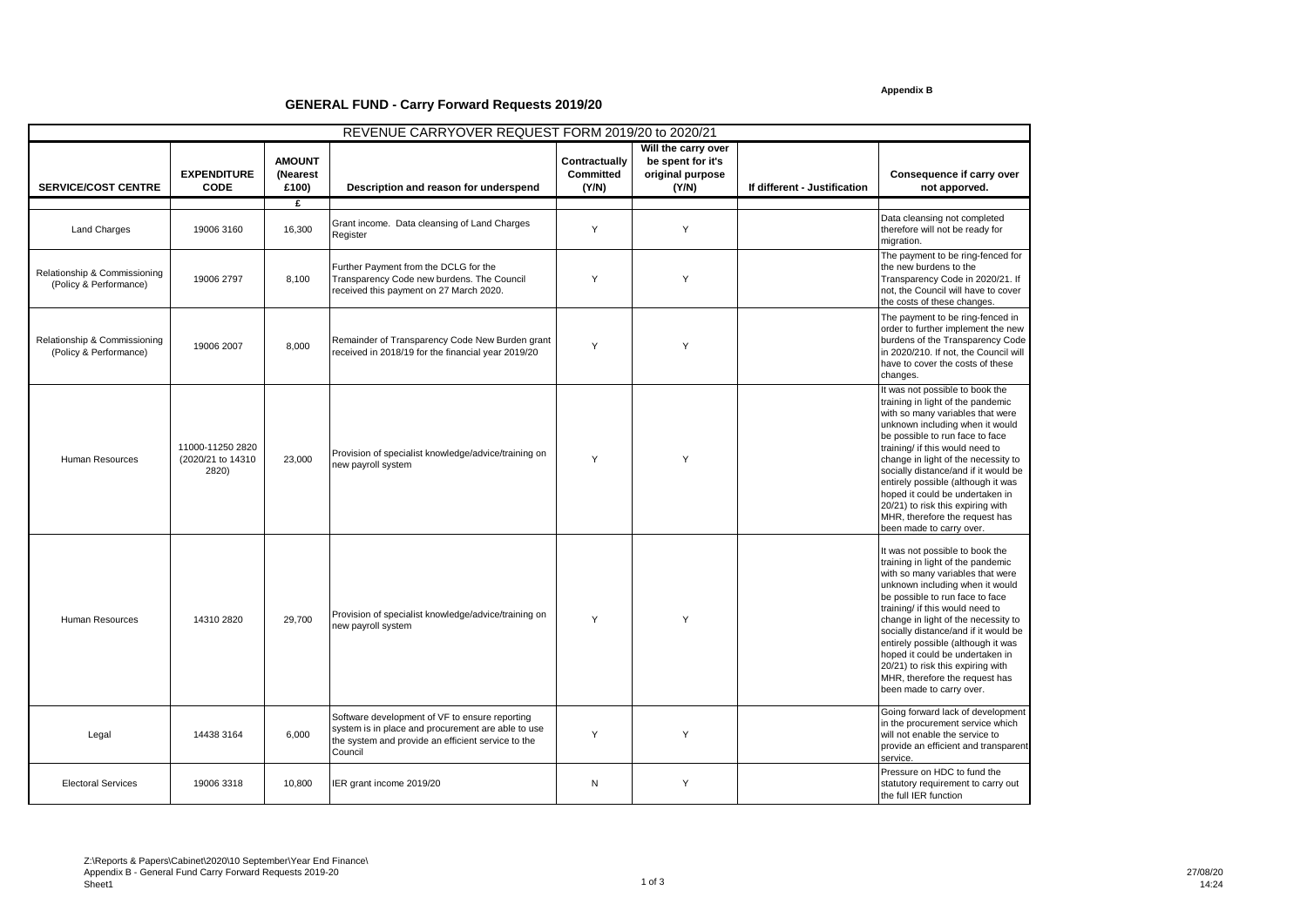| <b>Electoral Services</b> | 14577 3318   | 11,400  | However much is left in this income pot MUST be<br>taken forward as it is government funded monies for<br>the purpose of IER and has been allocated for<br>purchase of hardware and all costs associated with<br>IER | N |  | Pressure on HDC to fund the<br>statutory requirement to carry out<br>the full IER function |
|---------------------------|--------------|---------|----------------------------------------------------------------------------------------------------------------------------------------------------------------------------------------------------------------------|---|--|--------------------------------------------------------------------------------------------|
|                           | <b>TOTAL</b> | 113,300 |                                                                                                                                                                                                                      |   |  |                                                                                            |

| REVENUE CARRYOVER REQUEST FORM 2019/20 |                                   |                                    |                                                                                                                                                                                                                                                                                                                         |                                            |                                                                       |                              |                                                                                                                                                                                       |  |
|----------------------------------------|-----------------------------------|------------------------------------|-------------------------------------------------------------------------------------------------------------------------------------------------------------------------------------------------------------------------------------------------------------------------------------------------------------------------|--------------------------------------------|-----------------------------------------------------------------------|------------------------------|---------------------------------------------------------------------------------------------------------------------------------------------------------------------------------------|--|
| <b>SERVICE/COST CENTRE</b>             | <b>EXPENDITURE</b><br><b>CODE</b> | <b>AMOUNT</b><br>(Nearest<br>£100) | Description and reason for underspend                                                                                                                                                                                                                                                                                   | Contractually<br><b>Committed</b><br>(Y/N) | Will the carry over<br>be spent for it's<br>original purpose<br>(Y/N) | If different - Justification | Consequence if carry over<br>not apporved.                                                                                                                                            |  |
|                                        |                                   | £                                  |                                                                                                                                                                                                                                                                                                                         |                                            |                                                                       |                              |                                                                                                                                                                                       |  |
| Museum of Harlow                       | 14005 1592                        | 1.450                              | Works were commissioned near to the end of the<br>financial year. Initially it was expected that these<br>works would be complete by 31 March 2020,<br>however the onset of the Coronavirus Pandemic and<br>subsequent closure of the museum has meant that<br>thiese works have been unable to be completed.           | $\checkmark$                               |                                                                       | N/A                          | Funds would need to be met from<br>the 2020/21 budget, which would<br>limit the scope of investment into<br>the museum and possibly result in<br>an overspend.                        |  |
| Museum of Harlow                       | 14410 1592                        | 1.150                              | Delays in Virgin Media attending site to carry out<br>surveys to establish the museum's requirements for<br>installation of broadband, plus the onset of the<br>Coronavirus Pandemic and closure of the museum.<br>until further notice, has meant that works have been<br>unable to be progressed at the present time. | $\checkmark$                               |                                                                       | N/A                          | Funds would need to be met from<br>the 2020/21 budget, which would<br>limit the scope of investment into<br>the museum and possibly result in<br>an overspend.                        |  |
| Museum of Harlow                       | 1592                              | 38.280                             | Remaining funding for investment in Harlow Museum<br>(minus expenditure covered on sundry creditor<br>schedule). Works are progressing, but due to the<br>scale of investment required in the museum, this has<br>been slow to materialise.                                                                             | N                                          | N                                                                     | N/A                          | Insufficient funds to continue to<br>invest in the museum, to restablish<br>it as a visitor attraction and archive<br>of Harlow's history. Funds for<br>further large scale work e.g. |  |
|                                        |                                   | 40,880                             |                                                                                                                                                                                                                                                                                                                         |                                            |                                                                       |                              |                                                                                                                                                                                       |  |

| REVENUE CARRYOVER REQUEST FORM 2019/20 |                                   |                                    |                                                                                                                                                                                                                       |                                     |                                                                       |                              |                                                                                                                                            |  |
|----------------------------------------|-----------------------------------|------------------------------------|-----------------------------------------------------------------------------------------------------------------------------------------------------------------------------------------------------------------------|-------------------------------------|-----------------------------------------------------------------------|------------------------------|--------------------------------------------------------------------------------------------------------------------------------------------|--|
| <b>SERVICE/COST CENTRE</b>             | <b>EXPENDITURE</b><br><b>CODE</b> | <b>AMOUNT</b><br>(Nearest<br>£100) | Description and reason for underspend                                                                                                                                                                                 | Contractually<br>Committed<br>(Y/N) | Will the carry over<br>be spent for it's<br>original purpose<br>(Y/N) | If different - Justification | Consequence if carry over<br>not apporved.                                                                                                 |  |
|                                        |                                   |                                    |                                                                                                                                                                                                                       |                                     |                                                                       |                              |                                                                                                                                            |  |
| Open Spaces                            | 14696 2980                        | 1.765                              | Shrub bed clearance and replanting at Wooding<br>Grove. Order raised with contractor 3037232.<br>Contractor delayed, not able to complete work by the<br>end of the financial year. Contractor ID 10859 S W<br>Sewell |                                     |                                                                       | n/a                          | Work committed. Impact on funds<br>for 2020/21 would mean other<br>important works would be<br>compromised through lack of<br>budget.      |  |
| Recycling                              | 14865 2220                        | 5.200                              | 15x 1100lt bulk recycling wheelie bins. Order raised<br>with contractor 3037373. Dispatch delayed into April.<br>Contractor ID 14496 Storm Environmental                                                              |                                     |                                                                       | n/a                          | Impact on funds for 2020/21 would<br>mean ensuring provision of waste<br>containers to flat blocks would be<br>compromised through lack of |  |